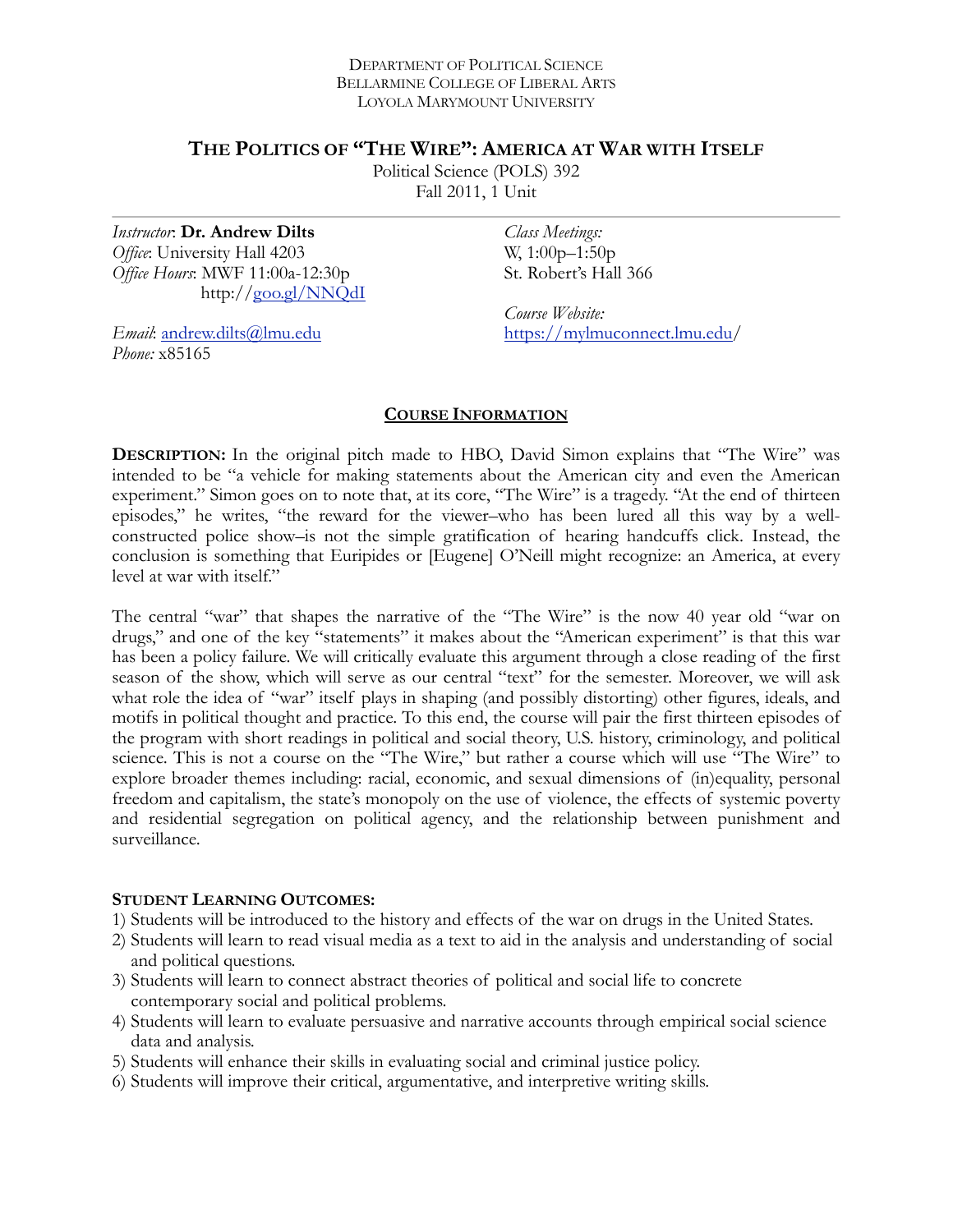7) Most importantly, students will develop their critical thinking skills and apply them to their political and social lives, allowing them to grow as persons and as reflective citizens.

**PREREQUISITES/RECOMMENDED BACKGROUND:** Students are expected to have an interest in U.S. politics, crime and punishment, public policy, and popular cultural representations of social problems. Students are strongly recommended to be familiar "The Wire," but prior knowledge of the program is not strictly required. Should the course be over-enrolled, priority will be given to majors and minors in political science.

### **COURSE REQUIREMENTS**

This course is a 1-unit course, and while this means that the course will take up considerably less time than most of your other classes, this does NOT mean that you can expect to breeze through this course. Each week you will be responsible for viewing and reflecting upon an episode of "The Wire," reading the assigned articles and essays, responding critically online, and coming to class prepared to actively participate in our discussions. Specifically, the course has the following requirements:

- You will **write a short term paper**. This paper must be formatted and submitted properly to receive full credit, as documented in the course paper requirements on the course website. Details about the paper will be provided later in the semester
- You will **post a discussion question** each week online in the discussion board corresponding to each episode. You must post your question by **noon** before class each week.
- You must **attend class** and be an **active participant** in discussion.

| <b>GRADE BREAKDOWN:</b> |       | <b>GRADING SCALE:</b> |  |
|-------------------------|-------|-----------------------|--|
| 60%                     | A     | 93-100                |  |
| 20%                     | $A-$  | 90-92                 |  |
| 10%                     | $B+$  | 88-89                 |  |
| 10%                     | В     | 83-87                 |  |
|                         | $B-$  | 80-82                 |  |
|                         | $C+$  | 78-79                 |  |
|                         | C     | 73-77                 |  |
|                         | $C$ - | 70-72                 |  |
|                         | D     | 60-69                 |  |
|                         | F     | $0 - 59$              |  |
|                         |       |                       |  |

*Any student who receives a failing grade for attendance and participation will receive a failing grade for the class*.

### **COURSE POLICIES**

**DISCLOSURE:** "The Wire" is a work in "realist" fictional representation, originally produced for a subscription-based television service. As such, it graphically depicts poverty, sexuality, drug-use, and brutal violence. The use of profanity and vulgar language is replete throughout the show, and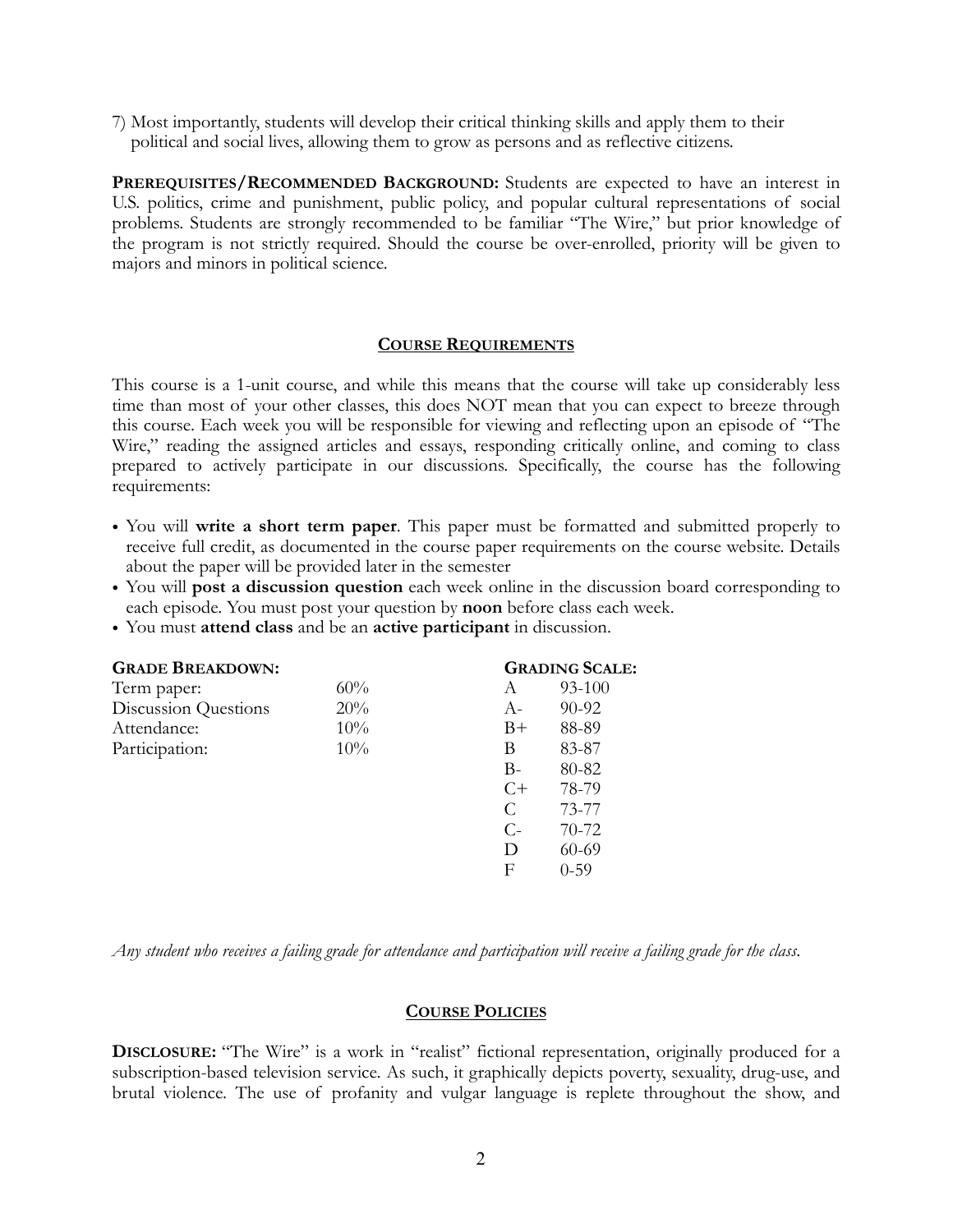arguably central to parts of its narrative. As such, students who may be offended or uncomfortable with such language and themes should avoid taking this course. Students for whom such depictions of drug use and violence might serve as "triggers" should exercise caution in taking this course.

For students who enroll in the course, it is imperative that they be able and willing to engage with their colleagues in a mature, respectful, and ethical manner consistent with the letter and spirit of the University's anti-harassment policies. We will inevitably need to talk and think about the language used in the show, and also about our own usage and deployment of frank and sometimes painful language. We will collectively set a series of "ground rules" for our class discussions at the beginning of the semester, and we will also self-consciously revisit these "rules" throughout the term to be sure that our classroom is an inclusive, safe, and productive space for everyone involved.

**ATTENDANCE:** Timely, prepared, and engaged attendance is required. Absences will only be excused in the case of illness or emergency. If there is a conflict between course participation and religious observance, please contact me in advance. It is not necessary to obtain prior approval from the instructor when missing a meeting is unavoidable, but note that students bear the *entire responsibility* for the decision to miss class and for whatever effect that may have on their course grade and their learning experience. Repeated absences and lateness will directly affect the discussion and attendance portion of a student's grade, as detailed in the course requirements section.

**LATE PENALTIES:** Assignments must be turned in at the designated time and place. Failure to turn in an assignment on time is unacceptable except with the prior agreement of the instructor (which will be given only in exceptional circumstances). Except in documented cases of illness or emergency, a penalty of up to a full letter grade may be assessed for each day the assignment is late.

**PLAGIARISM & ACADEMIC HONESTY:** Academic dishonesty will be treated as an extremely serious matter. Proven plagiarism of any kind may result in automatic failure of the course, and will be referred to the University for further disciplinary action. I reserve the right to submit your electronic document to plagiarism detection websites if necessary. It is **never** permissible to turn in any work that has been copied from another student or copied from a source (including Internet) without properly acknowledging the source. It is your responsibility to make sure that your work meets the standard of academic honesty set forth in the "LMU Honor Code and Process" which appears in the LMU Bulletin 2011-2012. You should also refer to my own writing requirements posted on the course website.

**GENDER NEUTRAL & GENDER SPECIFIC LANGUAGE, NAMES & ACCENTS:** Academics no longer use the pronoun "he" to apply universally to all persons, nor do we use the term "man," when we are referring to humanity or people in general. In our writing, when we are making generalizations we should use gender neutral pronouns, that is, sie and hir,  $s/he$ , him or her, they $\overline{l}$ their, etc. When referring to a specific person or group of people, we should use the language and pronouns *that they prefer* if we know them. Further, we should be attentive to the spelling and accents of author's names. Finally, all authors must be referred to by their entire names, or only their last names, *not by their first names*, orally and in writing.

**EMAIL COMMUNICATION:** At times I will communicate with the entire class using campus email systems, so it is essential that you regularly check your lion.lmu.edu email address or forward your lion account email to your preferred email address.

**TECHNOLOGY USE DURING CLASS:** You are welcome to bring a computer to class provided that it